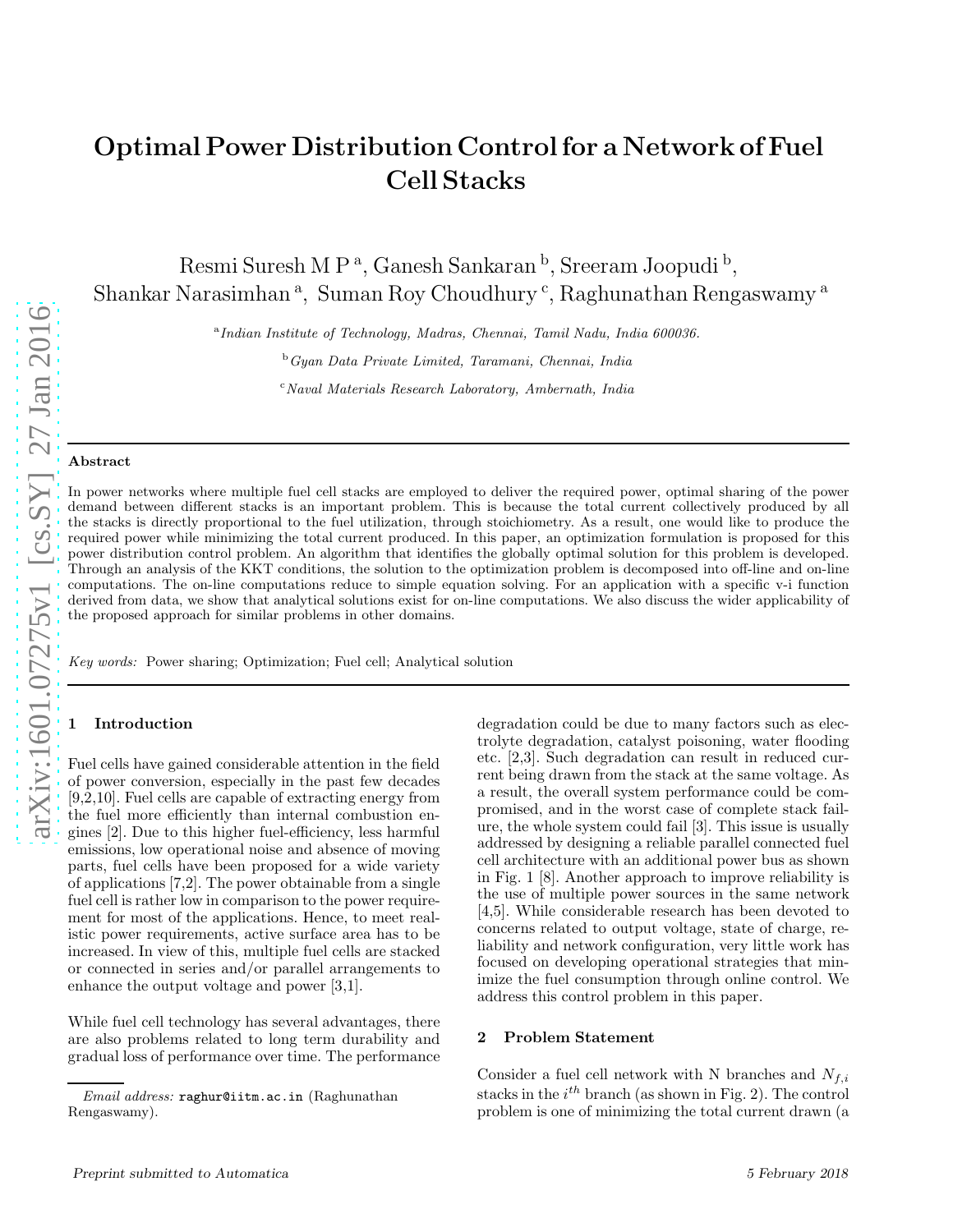

Fig. 1. Schematic of a parallel connected fuel cell network with n branches

surrogate for total fuel utilized) while meeting a fixed power requirement. This can be posed as the following optimization problem.



Fig. 2. Schematic of a parallel connected fuel cell network with N branches and  $N_{f,i}$  fuel cell stacks in the  $i^{th}$  branch.

$$
\min_{I_i} \qquad I_{net} = \sum_{i=1}^{N} I_i \tag{1a}
$$

subject to  $\sum$ 

$$
\sum_{j}^{N} \sum_{j}^{N_{f,i}} P_{ij} = P_{req}
$$
 (1b)

$$
i=1 \ j=1
$$
  
\n
$$
V_{ij} \ge V_{ij,lb} \quad \forall \ i=1:N; \ j=1:N_{f,i}
$$
  
\n
$$
V_{ij} \le V_{ij,ub} \quad \forall \ i=1:N; \ j=1:N_{f,i}
$$
  
\n(1c)  
\n(1d)

where  $I_{net}$  is the total current from all branches,  $I_i$  represents the current drawn from the  $i^{th}$  branch of the fuel cell network.  $V_{ij}$ ,  $P_{ij}$  (=  $\phi_{ij}V_{ij}I_{ij}$ ) and  $\phi_{ij}$  are voltage, power produced and efficiency of the  $j^{th}$  stack in the  $i^{th}$  branch respectively. Current  $(I_i)$  drawn from each branch is the decision variable. Subscripts lb and ub denote the lower and upper bounds respectively.

## Assumptions:

1 The potential across each fuel cell is assumed to be a static map  $f_{ij}$ :

$$
V_{ij} = f_{ij}(I_i) \qquad \forall \quad i = 1 : N; \quad j = 1 : N_{f,i} \quad (2)
$$

- 2 Number of stacks in each branch of the network under consideration, is assumed to be one  $(N_{f,i} = 1 \quad \forall i =$  $1 : N$ ).
- 3 Minimum possible power from the fuel cell network is achieved when all stacks are operating at their corresponding  $I_{lb}$ . Pathological cases where  $P_{ij}|_{I_{i,ub}}$  <  $P_{ij}|_{I_{i,lb}}$  for  $j^{th}$  stack in  $i^{th}$ , which may arise depending on the voltage-current profile, are neglected.

Using equation (2), voltage constraints can be transformed to current constraints. Also, a network with multiple stacks in a branch can be converted to an equivalent network with a single stack in each branch, as current flow in each stack of a branch is equal. Power in each branch of the resulting equivalent network can be written as

$$
P_i = P_{eff,i} = \phi_i V_i I_i = \phi_i f_i(I_i) I_i \tag{3}
$$

where  $V_i$ ,  $P_i$  and  $\phi_i$  are the voltage, power deliverable and efficiency of the single fuel cell stack in the  $i^{th}$  branch of the equivalent circuit.

Using all these assumptions, the general constrained optimization problem described in (P1) can be reduced to the following minimization problem (P2) for a network as shown in Fig. 1.

$$
\min_{I_i} \qquad I_{net} = \sum_{i=1}^{N} I_i \tag{4a}
$$

subject to 
$$
\sum_{i=1}^{N} P_i = \sum_{i=1}^{N} \phi_i f_i(I_i) I_i = P_{req}
$$
 (4b)

$$
I_{i,lb} - I_i \le 0 \qquad \forall \quad i = 1:N \qquad (4c)
$$

$$
I_i - I_{i,ub} \le 0 \qquad \forall \quad i = 1 : N \qquad (4d)
$$

The optimization problem (P2) in equation (4) involves a linear objective function with one nonlinear equality constraint and 2N linear inequality constraints. Due to non-linear equality constraint present,this optimization problem becomes non-convex.

#### 3 Theoretical Analysis using KKT Conditions

Theorem 1 When a fuel cell network is used to achieve a power of  $P_{req}$ , optimum is such that stacks operating at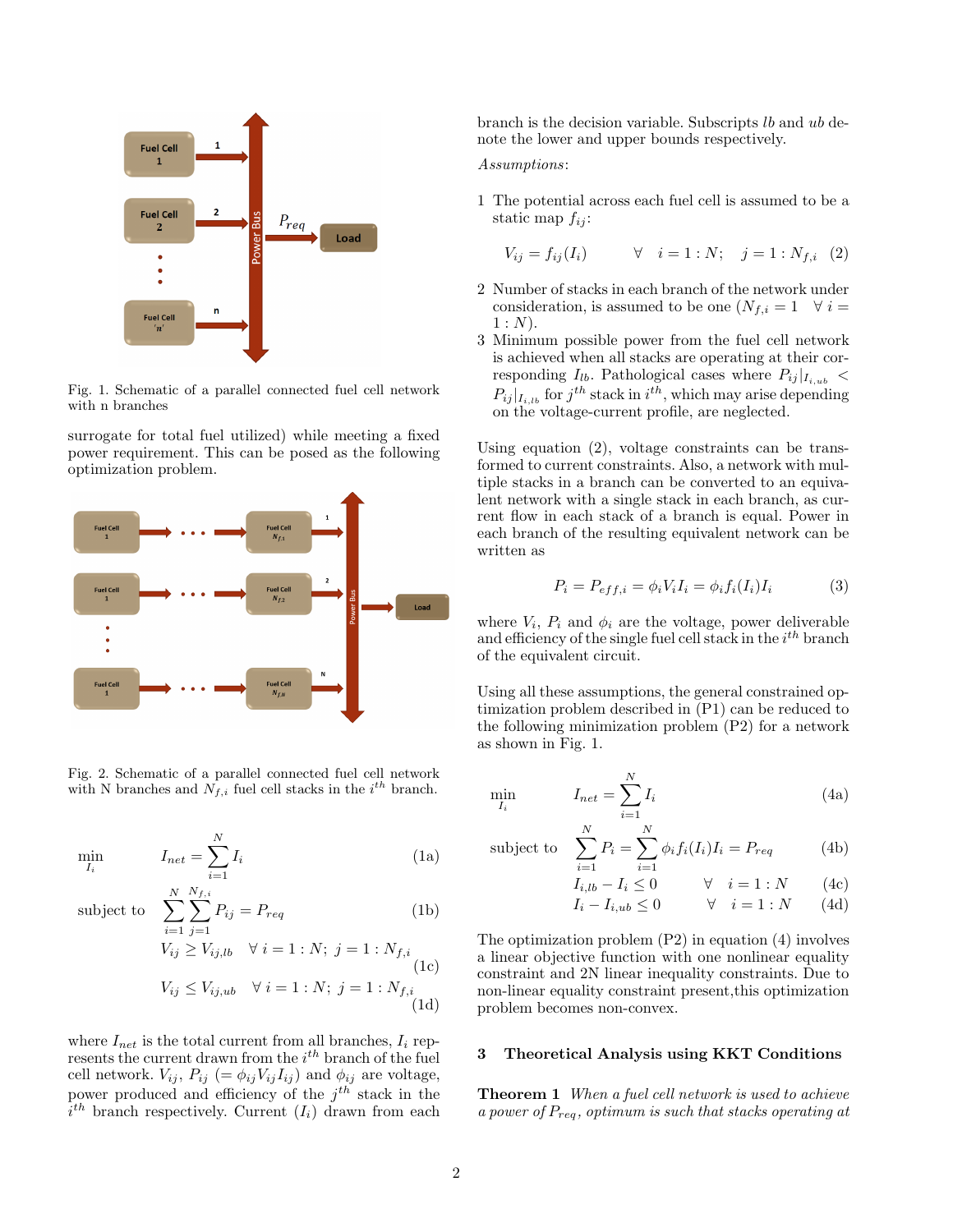a current value within allowable limits  $(I_{i,lb} < I_i < I_{i,ub})$ are maintained at equal  $\frac{dP_i}{dI_i}$ .

Proof: For any V-I characteristics, Karush-Kuhn-Tucker (KKT) conditions [6] can be used to prove the above theorem. Lagrangian of the minimization problem described in (4) can be written as follows.

$$
L = \sum_{i=1}^{N} I_i + \lambda \left( P_{req} - \sum_{i=1}^{N} P_i \right) + \sum_{i=1}^{N} \mu_i (I_{i, lb} - I_i) + \sum_{i=1}^{N} \gamma_i (I_i - I_{i, ub}) \quad (5)
$$

There are 2N inequality equations out of which first N are lower bounds on  $I_i$  and the last N are upper bounds on  $I_i$ . Necessary conditions for optimality as described by KKT conditions for all  $i \in \{1, ..., N\}$  are

$$
\mu_i \ge 0 \tag{6}
$$

$$
\gamma_i \ge 0\tag{7}
$$

$$
\mu_i(I_{i,lb} - I_i) = 0 \tag{8}
$$

$$
\gamma_i(I_i - I_{i,ub}) = 0 \tag{9}
$$

Different cases in KKT conditions are obtained by varying the number of active and inactive constrains, all of which falls into any of the following 2 cases for different values of M and K.

Case 1

For  $1 \leq M \leq N$  and  $1 \leq K \leq N$ , Constraints  $1 : M$  are inactive,  $M + 1 : N$  are active. Constraints  $N+1$ :  $N+K$  are inactive,  $N+K+1$ : 2N are active.

- (a) If  $K \leq M$ , for  $i = M + 1 : N$ ,  $I_i = I_{i, lb} = I_{i, ub}$ which is not feasible.
- (b) If  $K > M$ , for  $i = K + 1 : N$ ,  $I_i = I_{i, lb} = I_{i, ub}$  which is not feasible.

Case 2

For  $1 \leq M \leq N$  and  $1 \leq K \leq N$ , Constraints  $1 : M$  are inactive,  $M + 1 : N$  are active. Constraints  $N + 1 : N + K$  are active,  $N + K + 1 : 2N$ are inactive.

(a) If  $K > M$ , For  $i = 1 + M : K$ ,  $I_i = I_{i, lb} = I_{i, ub}$ which is not feasible.

(b) If 
$$
K \leq M
$$
,

$$
I_i = \begin{cases} I_{i,ub} & \text{for } i = 1:K \\ I_{i,lb} & \text{for } i = 1+M:N \end{cases}
$$

Using  $\frac{dL}{dI_i} = 0$ ,

$$
1 - \lambda \left(\frac{dP_i}{dI_i}\right) - \mu_i + \gamma_i = 0 \qquad \forall \ i = 1 : N \quad (10)
$$

For the given case, KKT conditions can be reduced to

$$
\mu_i = \begin{cases}\n0 & \text{for } i = 1 : M \\
\geq 0 & \text{for } i = 1 + M : N \\
\geq 0 & \text{for } i = 1 : K \\
0 & \text{for } i = 1 + K : N\n\end{cases}
$$

Substituting in equation (10),

$$
1 - \lambda \left(\frac{dP_i}{dI_i}\right)_{I_{i,ub}} + \gamma_i = 0 \quad \forall \quad i = 1:K \quad (11)
$$
  

$$
1 - \lambda \left(\frac{dP_i}{dI_i}\right)_{I_{i,opt}} = 0 \quad \forall \quad i = 1 + K: M \quad (12)
$$
  

$$
1 - \lambda \left(\frac{dP_i}{dI_i}\right)_{I_{i,lb}} - \mu_i = 0 \quad \forall \quad i = 1 + M: N \quad (13)
$$

 $I_{i,opt}$  is the optimum current drawn from  $i^{th}$ stack.From equation (12),

$$
\lambda = \frac{1}{\left(\frac{dP_i}{dI_i}\right)_{I_{i,opt}}} \qquad \forall \quad i = K + 1 : M \qquad (14)
$$

$$
\implies \left(\frac{dP_{k+1}}{dI_{k+1}}\right)_{I_{k+1,opt}} = \left(\frac{dP_{k+2}}{dI_{k+2}}\right)_{I_{k+2,opt}} = \dots
$$

$$
= \left(\frac{dP_M}{dI_M}\right)_{I_{M,opt}} \quad (15)
$$

Hence,  $\frac{dP_i}{dI_i}$  of all stacks operating within their allowable limits are equal. Also, from (11) and (13),

$$
\gamma_j = -1 + \frac{\left(\frac{dP_j}{dI_j}\right)_{I_{j,ub}}}{\left(\frac{dP_i}{dI_i}\right)_{I_{i,opt}}} \quad \forall \quad j = 1:K;
$$
  

$$
i = K + 1: M \quad (16)
$$

$$
\mu_j = 1 - \frac{\left(\frac{dP_j}{dI_j}\right)_{I_{j,lb}}}{\left(\frac{dP_i}{dI_i}\right)_{I_{i,opt}}} \quad \forall \quad j = 1 + M : N;
$$
\n
$$
i = K + 1 : M \quad (17)
$$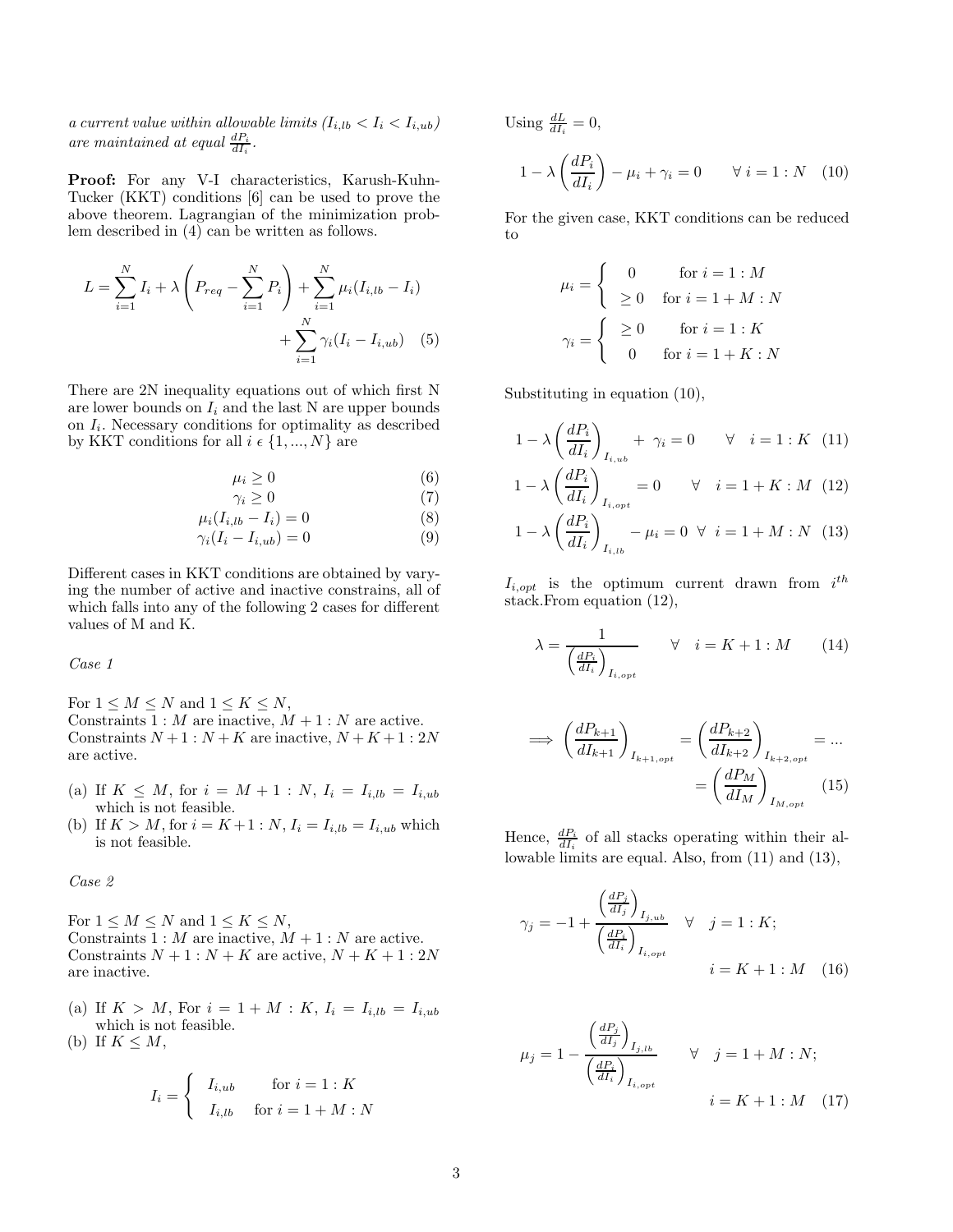It can be seen that  $\gamma_i \geq 0$  is satisfied if and only if

$$
\left(\frac{dP_j}{dI_j}\right)_{I_{j,ub}} \ge \left(\frac{dP_i}{dI_i}\right)_{I_{i,opt}}
$$
\n(18)

and  $\mu_j \geq 0$  can be achieved only if

$$
\left(\frac{dP_j}{dI_j}\right)_{I_{j,lb}} \le \left(\frac{dP_i}{dI_i}\right)_{I_{i,opt}}\tag{19}
$$

Combining  $(18)$  and  $(19)$ ,

$$
\left(\frac{dP_j}{dI_j}\right)_{I_{j,lb}} \le \left(\frac{dP_i}{dI_i}\right)_{I_{i,opt}} \le \left(\frac{dP_r}{dI_r}\right)_{I_{r,ub}} \eqno(20)
$$

$$
j = M + 1 : N; \quad i = K + 1 : M; \quad r = 1 : K \quad (21)
$$

Thus, first order optimality conditions imply that the only feasible solution to the concerned optimization problem (P2) is such that 'M' stacks are operating at a current higher than their minimum allowable current  $(I_{i,lb})$  and out of which 'K' stacks are operating at  $I_{i,ub}$ and the conditions (15) and (20) are satisfied.

#### 4 Proposed Algorithm

A new algorithm is proposed to find an optimum solution to the minimization problem (P2) described using equation (4). For a network of 'N' branches with a single stack in each branch, to deliver  $P_{req}$ , say  $I_i > I_{i, lb}$  for first 'm' stacks and among these, 'k' stacks operate at  $I_i = I_{i,ub}$ at optimum. Stacks  $k + 1$  to m are then operating at a current in between their bounds,  $I_{i,lb} < I_i < I_{i,ub}$ . At optimum, according to theorem 1,

$$
\left(\frac{dP_i}{dI_i}\right)_{I_{i,opt}} = \left(\frac{dP_j}{dI_j}\right)_{I_{j,opt}} \quad \forall \quad i, j = k + 1 : m \ (22)
$$

subject to

$$
\sum_{i=k+1}^{m} P_i = P_{req}^{eff} \tag{23a}
$$

$$
\left(\frac{dP_j}{dI_j}\right)_{I_{j,lb}} \le \left(\frac{dP_i}{dI_i}\right)_{I_{i,opt}} \le \left(\frac{dP_r}{dI_r}\right)_{I_{r,ub}} \tag{23b}
$$

such that  $j = m + 1 : N; i = k + 1 : m; r = 1 : k$ and

$$
P_{req}^{eff} = P_{req} - \sum_{j=m+1}^{N} P_{j,min} - \sum_{r=1}^{k} P_{r,max}
$$
 (24)

Corresponding to a power requirement of  $P_{req}$ , let the optimal current drawn from branches be  $I_1$ ,  $I_2$ ,..., and  $I_N$ , then according to the algorithm, any incremental power demand  $dP_{net}$  should be met by drawing additional current from those 'l' such that,

$$
\left(\frac{dP_{net}}{dI_l}\right)_{I_l} \ge \left(\frac{dP_{net}}{dI_n}\right)_{I_n} \quad \forall \ n \in N \tag{25}
$$

For a power requirement of  $P_{req}$ , any configuration that satisfies the above criterion will be a local optimum to the problem. Multiple solutions are possible depending on the V-I profile. Global optimum can be obtained based on the value of objective function for those solutions which satisfy all these constraints. The solution which has lowest value of objective function will be the global optimum. This optimum will have maximum rise in total power from the network for a specific increase in current drawn  $\left(\left(\frac{dP_{net}}{dI_{net}}\right) = \sum_{i=1}^{N} \frac{dP_i}{dI_i}\right)$ .

Remark 1 The optimization problem described in (4) is convex for any V-I profile,  $V_i = f_i(I_i)$ , with a restriction that corresponding power  $(P_i = \phi_i I_i f_i(I_i))$  is a concave function (or in other words Hessian of power is negative definite). For this convex subproblem, though multiple solutions are obtained by solving equations (22), (23) and (24), only one of them will satisfy the actual constraints of the optimization problem (P2), resulting in a unique solution. Proof can be found in Appendix A.

## 5 Implementation

The implementation of proposed algorithm is described in Fig. 3. Input to the algorithm will be the V-I model parameters, bounds on current and the required power  $(P_{req})$ . Using the new algorithm, majority of the calculations for estimating optimum current can be performed off-line, reducing the on-line computations. The major step in the off-line mode is to identify observable points (kink points which decide whether to add or remove stacks from the list of stacks, for which current needs to be optimized). Observable points are decided based on  $(dP_j/dI_j)$  of each stack evaluated at both  $I_{j,lb}$  and  $I_{j,ub}$ , where j corresponds to the branch number. Each value in the list of  $\left(\frac{dP_j}{dI_i}\right)$  corresponds to an observable point. For a fuel cell network with N branches, there will be 2N observable points. These observable points are then arranged such that the power corresponding to the observable point decreases down the list. Corresponding to the  $i^{th}$  value of  $\left(\frac{dP}{dI}\right)$  in the sorted list, if for any  $j \in 1:N$ ,  $(dP_j/dI_j)_{I_j=I_j,lb} \leq (dP/dI)_i$ , then  $j^{th}$  stack should be op- $\text{erating at } I_{j,lb}. \text{ And for any } j \in 1:N, \text{ if } \left(\frac{dP_j}{dI_j}\right)_{I_j=I_{j,lb}} > 0$  $(dP/dI)_i > (dP_j/dI_j)_{I_j = I_{j,ub}}$ , then  $j^{th}$  stack should be operating at a current in between  $I_{j,lb}$  and  $I_{j,ub}$ . Optimum current to be drawn from these stacks can be obtained by solving  $\left(\frac{dP_j}{dI_j}\right)_{I_j, opt} = \left(\frac{dP}{dI}\right)_i$ . Further, if for any  $j \in 1 : N$ ,  $\left(\frac{dP_j}{dI_j}\right)_{I_j = I_{j,ub}} \geq \left(\frac{dP}{dI}\right)_i$ , then  $j^{th}$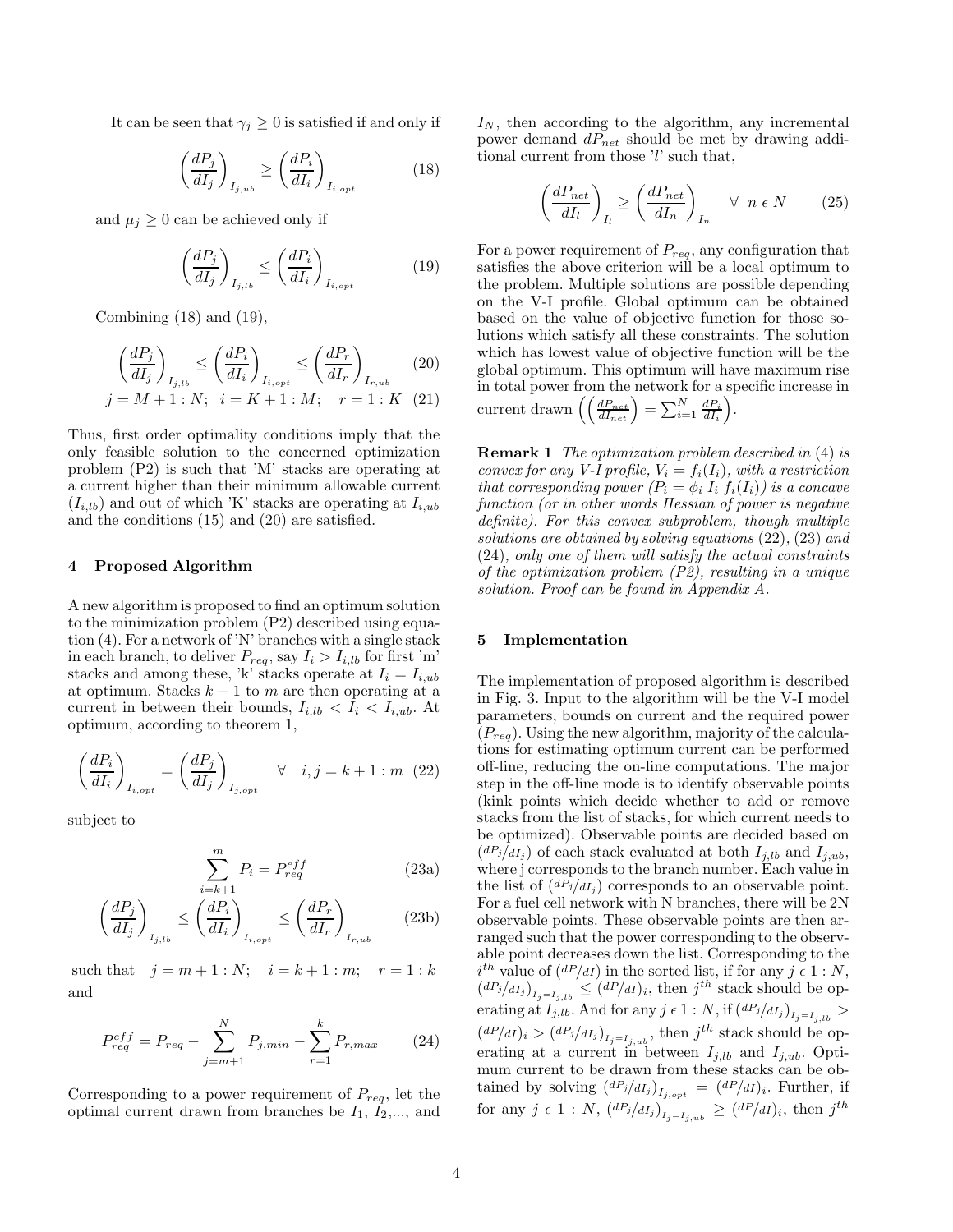

Fig. 3. Proposed algorithm: A fuel cell network with N branches is considered such that, to deliver the required power  $(P_{r}eq)$  m cells should be operated at a current higher than  $I_{lb}$ , out of which k cells operate at  $I_{ub}$ .

stack should be operating at  $I_{j,ub}$ . Hence, corresponding to each observable point, current in each stack is pre-calculated off-line. This information can be used to evaluate the power at every observable point.

When there is a specific power requirement, the stacks to be operated at current values between their bounds are identified based on the pre-calculated power at each observable point. Upper and lower bound constraints on current are inactive for these stacks. The optimum current to be drawn from each of these stacks is evaluated on-line such that equations (22), (23) and (24) are satisfied. The exact solution to this set of equations has been obtained analytically for a specific function  $V_i = f_i(I_i)$ and is discussed in section 6. If multiple solutions are obtained by solving these set of equations which satisfy the bounds on current, then global optimum is found based on the value of objective function. The solution with lowest value of net current is the global optimum for the problem.

#### 6 Analytical solution for a specific convex subproblem



Fig. 4. Comparison of experimental data obtained from NMRL with the assumed V-I characteristics form. Voltage and current data (See Fig. 4) for a typical fuel cell stack are obtained from Naval Materials Research Laboratory (NMRL). V-I characteristics of the form as described in (26) is assumed for which corresponding power is a concave function. The assumed profile has been tested on the data and a 99.87% good fit is obtained as shown in Fig. 4.

$$
V(I_i) = f_i(I_i) = a_i + b_i \sqrt{I_i}
$$
\n(26a)

such that 
$$
a_i \ge 0
$$
 (26b)

$$
b_i \le 0 \qquad \forall \quad i = 1:N \tag{26c}
$$

As power corresponding to this V-I profile is concave, corresponding optimization problem is convex as described in Appendix A and thus will have a unique global solution. Analytical solution is derived for this specific V-I characteristics.

Consider 'n<sup>1</sup>' cells operating at  $I_{j,opt}$  at optimum such that  $I_{j,lb} < I_{j,opt} < I_{j,ub}$ . The following equations can be obtained using Theorem 1 and are used to determine optimum current drawn from those 'n1' cells as shown in Fig. 3.

$$
P_1 + P_2 + \dots + P_{n1} = P_{req}^{eff} \tag{27}
$$

$$
\frac{dP_1}{dI_1} = \frac{dP_2}{dI_2} = \dots = \frac{dP_{n1}}{dI_{n1}}
$$
\n(28)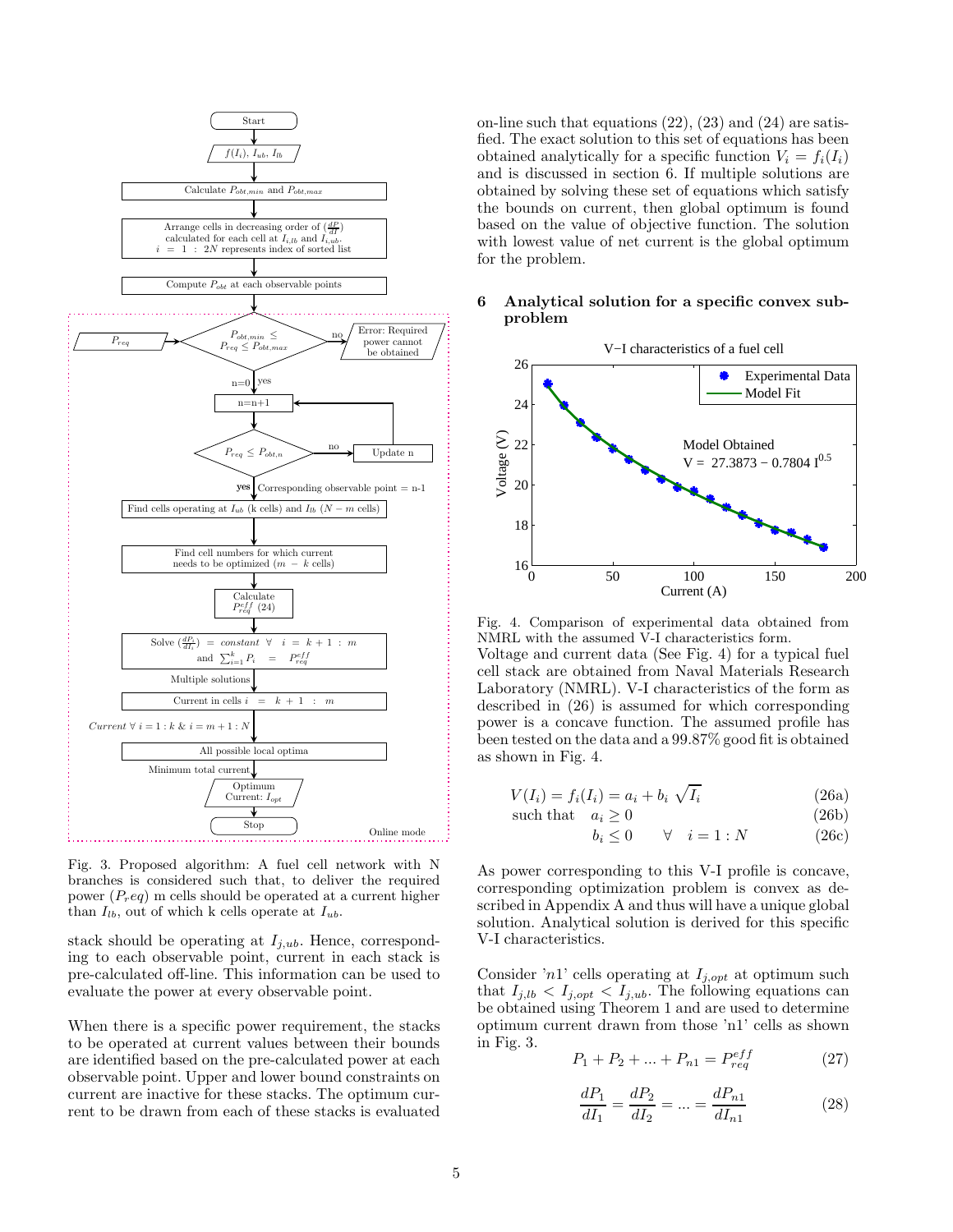Using equation (3) and (26), and substituting  $x_j = \sqrt{I_j}$ , equation (27) and (28) reduces to

$$
\sum_{j=1}^{n1} (\phi_j a_j + \phi_j b_j x_j) x_j^2 = P_{req}^{eff}
$$
 (29)

$$
\left(\phi_1 a_1 + \frac{3}{2}\phi_1 b_1 x_1\right) = \left(\phi_j a_j + \frac{3}{2}\phi_j b_j x_j\right) \quad \forall \quad j = 2:n!
$$
\n(30)

For  $j = 1 : n1$ , rearranging equation (30),

$$
x_j = g_j x_1 + h_j \tag{31}
$$

$$
x_j^2 = g_j^2 x_1^2 + 2g_j h_j x_1 + h_j^2 \tag{32}
$$

$$
x_j^3 = g_j^3 x_1^3 + x_1^2 (3g_j^2 h_j) + x_1 (3g_j h_j^2) + h_j^3 \qquad (33)
$$

where

$$
g_j = \frac{\phi_1 b_1}{\phi_j b_j} \quad and \quad h_j = \frac{(\phi_1 a_1 - \phi_j a_j)}{1.5 \phi_j b_j} \tag{34}
$$

Substituting in equation (29) and simplifying, we get a cubic equation.

$$
x_1^3 \left( \sum_{j=1}^{n1} \phi_j b_j g_j^3 \right) + x_1^2 \left( \sum_{j=1}^{n1} \left( 3\phi_j b_j g_j^2 h_j + \phi_j a_j g_j^2 \right) \right) + x_1 \left( \sum_{j=1}^{n1} \left( 3\phi_j b_j g_j h_j^2 + 2\phi_j a_j g_j h_j \right) \right) = P_{req}^{eff} \quad (35)
$$

Current drawn from all stacks can be evaluated using equations (31) and (36) after solving for  $x_1$  (using equation (35)).

$$
I_{opt,j} = x_j^2 \tag{36}
$$

As the analytical solution is obtained by solving a cubic equation (Equation (35)), it will result in three sets of solutions. But as the problem is convex and has a unique minimum, it is guaranteed that there can only be one solution set among those three which will satisfy all constraints of the actual optimization problem (P2).

## 7 Results and Discussion

The algorithm proposed in section 4 has been implemented on various fuel cell networks. All fuel cell stacks are assumed to follow V-I characteristics described in equation (26). Parameters for various stacks are obtained by perturbing the parameters calculated for a typical fuel cell stack V-I profile shown in Fig. 4. The results obtained for three different case studies are presented here. The working of algorithm is shown using the first case study while the second one aims at demonstrating the application of algorithm for a network with multiple stacks in a branch. Finally, efficiency of the algorithm is compared with that of standard optimizers.

## 7.1 Working of algorithm

Consider an example of a fuel cell network consisting of 3 fuel cell stacks that are connected in parallel using a power bus. Parameters used for simulation are described in Table 1. The variation of  $dP_i/dI_i$  with  $\sqrt{I_i}$  for all the stacks are shown in Fig. 5. It can be clearly seen that stack 1 has the highest  $dP_i/dI_i$  at its lower bound and so it should start operating first according to the algorithm. The observable points as explained in section 4 are calculated and tabulated in Table 2 and are also marked in Fig. 5. Power obtainable from the network when all

| Table 1 |                                                            |  |
|---------|------------------------------------------------------------|--|
|         | Parameters for a fuel cell network with 3 fuel cell stacks |  |

| Stack          |                                   | Lower bound Upper bound $\phi$ |              | a        | b        |
|----------------|-----------------------------------|--------------------------------|--------------|----------|----------|
| Number         | on current $(A)$ on current $(A)$ |                                |              |          |          |
| 1              | 2.103                             | 106.8127                       |              | 1 47.655 | -1.297   |
| $\overline{2}$ | $\theta$                          | 325.6562                       | $\mathbf{1}$ | -39.895  | $-0.557$ |
| 3              | 6.646                             | 236.4155                       |              | 1 33.847 | -0.5976  |

stacks are operating at their corresponding lower bounds is 310.976 W. For each observable point, stacks which are to be operated at their corresponding lower bounds and upper bounds can be pre-calculated and are given in Table 2. It can be seen from both Table 2 and Fig. 5 that stack 1 starts operating first on increasing the power requirement from  $P_{min}$  (= 310.976W). When the power required reaches the power corresponding to the second observable point (corresponding to  $dP_2/dI_2$  evaluated at  $I_{2,lb}$ , then stack 2 also starts to operate. Each stack starts to operate one by one and for the stacks operating, optimum currents are calculated using analytical solution described in section 6. If observable point corresponding to upper bound current of stack j is reached, then from that power onwards ' $j^{th}$ ' stack should be operating at its upper bound current. This can be seen starting from observable point 4, where stacks reaches their corresponding upper bounds one by one. The process continues in a similar manner till all stacks are operating at their upper bound. Fig. 5 shows how various stacks should be operated at optima for various power requirement regimes. Fig. 6 shows the optimum current calculated using the proposed algorithm for various power requirements.

For any power requirement, we get three solutions by solving equation (35). For example, when  $P_{req} = 8000$ , three solutions obtained are given in Table 3. But as explained in section 6, it can be seen that only one solution satisfies upper and lower bounds for current. It is an interesting inference that only a single solution will satisfy all the constraints out of all the solutions obtained using algorithm for a convex problem.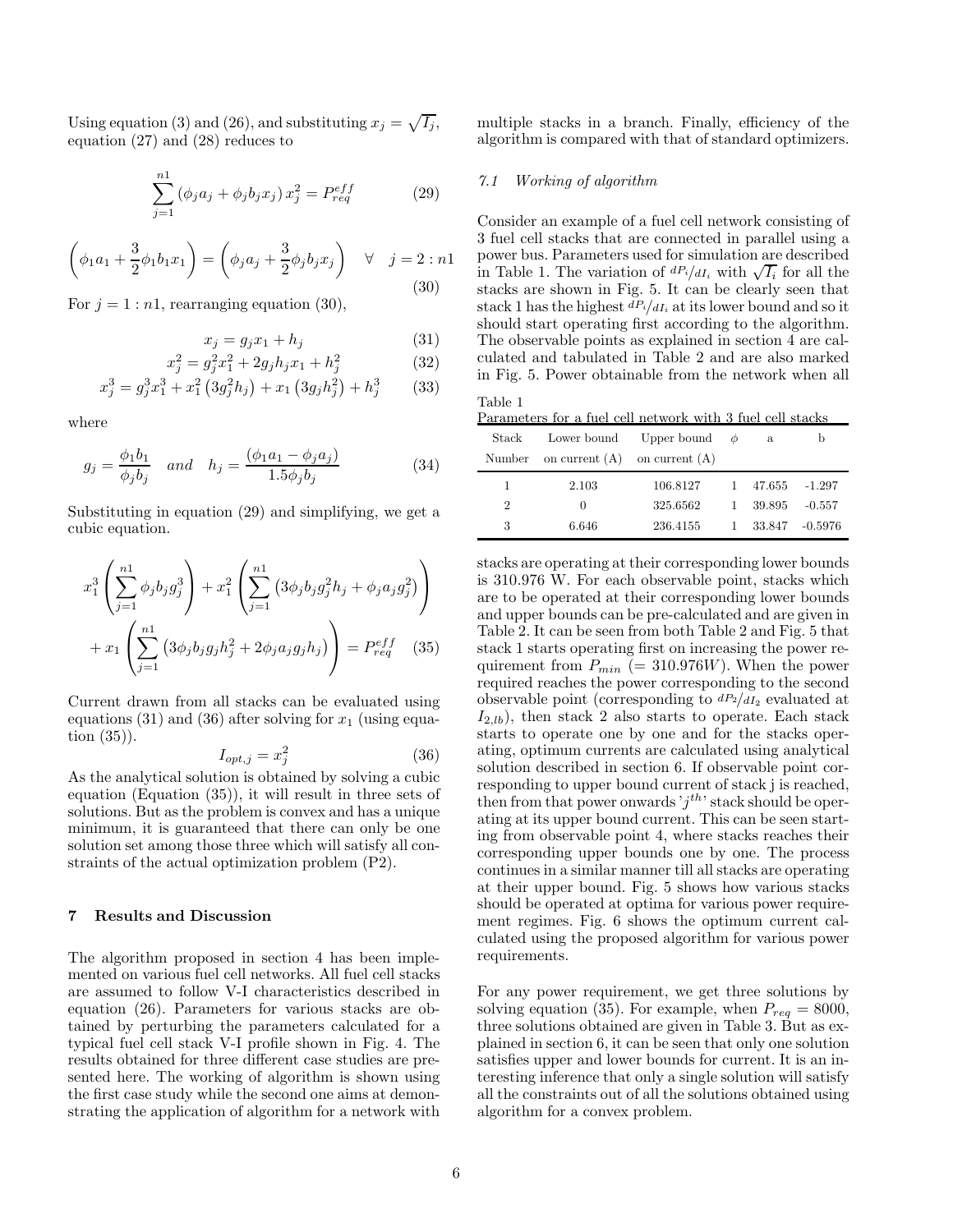

Fig. 5.  $dP_i/dI_i$  variation for different stacks in the network for which parameters are described in Table 1. Variation is shown with respect to  $\sqrt{I}$  such that I varies from  $I_{lb}$  to  $I_{ub}$ . Each horizontal line represents an observable point. Table 2

Observable points calculated for the fuel cell network with 4 stacks whose parameters are described in Table 1

| Sl.no          | Corresponding<br>total power | Corresponding<br>dP/dI | Stacks operating<br>at Imin | <b>Stacks</b><br>to be optimized | Stacks operating<br>at Imax |
|----------------|------------------------------|------------------------|-----------------------------|----------------------------------|-----------------------------|
|                |                              |                        |                             |                                  |                             |
|                | 310.976                      | 44.834                 | 1,2,3                       |                                  |                             |
| $\overline{2}$ | 890.577                      | 39.895                 | 2,3                         |                                  |                             |
| 3              | 6183.777                     | 31.536                 | 3                           | 1,2                              |                             |
| 4              | 12037.033                    | 27.548                 |                             | 2,3                              |                             |
| 5              | 16200.563                    | 24.818                 |                             | 3                                | 1.2                         |
| 6              | 19206.708                    | 20.064                 | $\overline{\phantom{0}}$    | -                                | 1,2,3                       |

Table 3

Three solutions obtained by solving equation for the fuel cell network with parameters shown in Table 1 for a power requirement of 8000 W.

|            | Stack 1                        | Stack 2            | Stack 3   | Total Current |
|------------|--------------------------------|--------------------|-----------|---------------|
|            | Solution 1 1140.37 A 4808.83 A |                    | 3350.97 A | 9300.17 A     |
| Solution 2 | 81.02 A                        | $136.23 \text{ A}$ | 17.07 A   | 234.32 A      |
| Solution 3 | 1.93 A                         | 36.6 A             | 153.407 A | 191.94 A      |

7.2 Equivalent network formation for a network with multiple stacks in each branch

Consider a network of 30 fuel cell stacks unequally distributed in 15 branches with parameters as given in Table 4. For applying the algorithm, an equivalent network with single stack in each branch is constructed for this network such that total power from each branch of the original network is the same as the power from that single stack in the corresponding branch of the equivalent network.

Let  $P_i$  be the power acquired from  $i^{th}$  branch in the equivalent network, then

$$
P_i = \sum_{j=1}^{N_{f,i}} P_{ij} = \sum_{j=1}^{N_{f,i}} \phi_{ij} V_{ij} I_i
$$
 (37)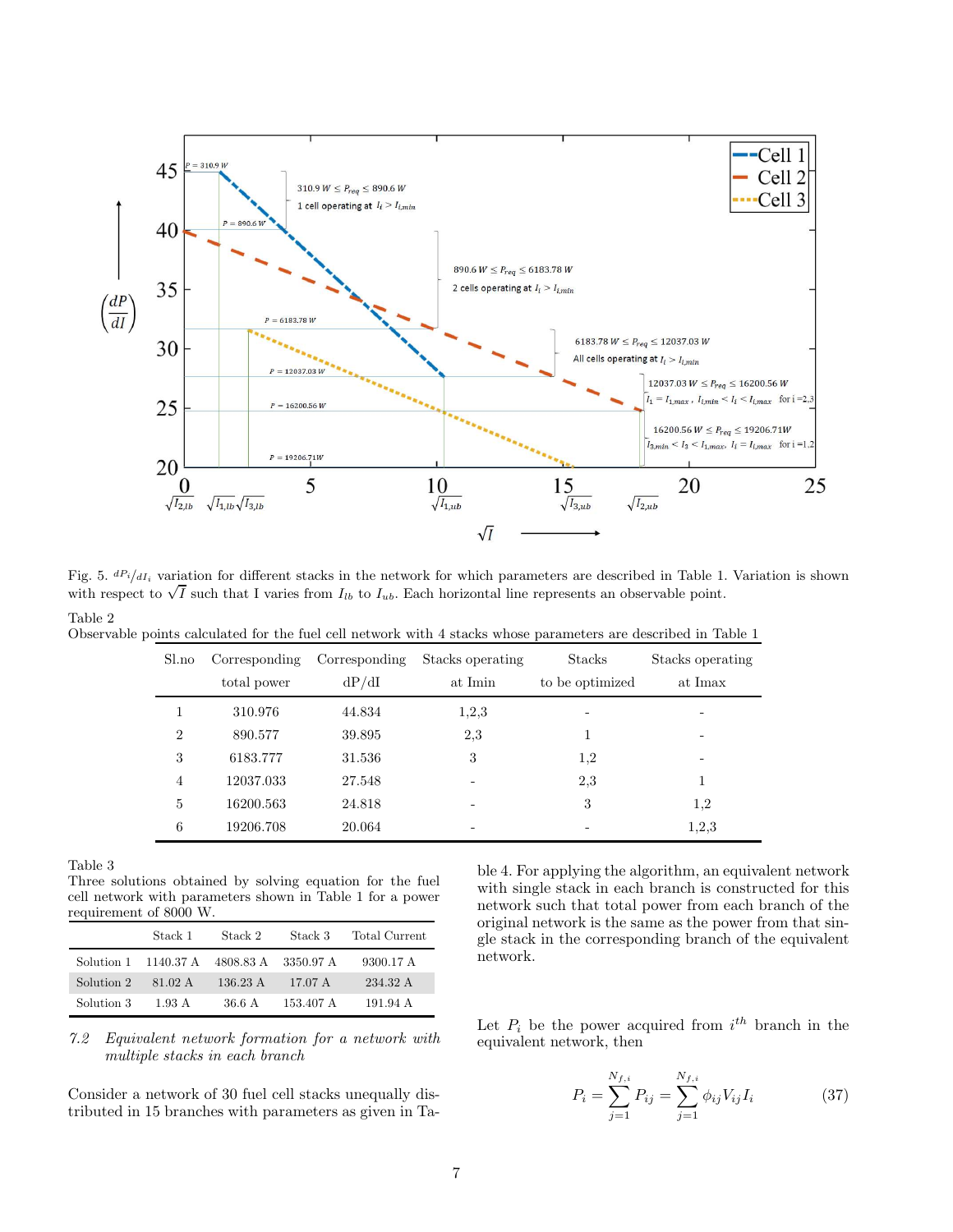

Fig. 6. Optimum currents obtained for stacks for various power requirement

For a V-I profile given in equation (26),

$$
P_i = \sum_{j=1}^{N_{f,i}} \phi_{ij} (a_{ij} + b_{ij} \sqrt{I_i}) I_i
$$
 (38)

$$
= \sum_{j=1}^{N_{f,i}} (\phi_{ij} a_{ij} I_i + \phi_{ij} b_{ij} I_i^{1.5})
$$
 (39)

$$
= (a_i + b_i \sqrt{I_i}) I_i \tag{40}
$$

where  $a_i = \sum_{j=1}^{N_{f,i}} (\phi_{ij} a_{ij})$  and  $b_i = \sum_{j=1}^{N_{f,i}} (\phi_{ij} b_{ij})$  are parameters in voltage profile for the stack in  $i^{th}$  branch of the equivalent network. Using the equivalent network of the above mentioned network, optimum current in each branch is estimated for a power requirement of 75000 W and is given in Table 4.

## 7.3 Comparison of proposed algorithm with conventional optimizers

The optimum current estimated in each branch of various fuel cell networks using proposed algorithm is compared with that of standard optimizers. The optimum currents obtained using both approaches are found to be matching well for all the networks. Table 4 shows the comparison of optimum current estimated using standard optimizer and proposed algorithm in Python environment for one of the networks. The time taken for optimization and the value of objective function using both approaches when implemented in Python are given in Table 5. It can be seen that the proposed algorithm is much faster than the standard optimizer.

Multiple trials were run for different power requirements and for various fuel cell networks where all stacks are assumed to have a concave power profile.. It was observed that in all these runs, only one solution among the three Table 5

Comparision of the results obtained for unequal distribution of fuel cell stacks in different rows using a standard optimization routine and the proposed algorithm.  $P_{req} = 75000$ W,  $\phi$ =0.8 Number of fuel cell stacks = 30. Parameters and optimum current drawn are described in Table 4.

|                                 | Optimizer | <b>Proposed Algorithm</b> |
|---------------------------------|-----------|---------------------------|
|                                 |           |                           |
| Total Current (A)               | 828.88    | 828.88                    |
| Total Power (W)                 | 75000     | 75000                     |
| Time taken for optimizing (sec) | 0.104     | 0.0024                    |

sets of solutions obtained from the algorithm satisfied upper and lower bound constraints. It is surprising to see that a cubic equation as given in (35) will always result in one and only one solution that satisfies all the constraints for a network with all stacks having a concave power profile. For the convex subproblem, a unique optimum is guaranteed from the algorithm.

For a general problem, if required power is feasible from the fuel cell network, then all possible local minima can be obtained from the proposed algorithm unlike conventional optimizers where a single local optimum is obtained based on the initial guess. Also, all these possible local optima are estimated in a very short time. Global optimum is guaranteed using the proposed algorithm unlike standard optimizers as it can be estimated easily using all possible local optima. If power is a concave function of current for all cells in the network, then a unique local optimum is obtained from the algorithm and this local optimum will be the global optimum to the problem. Optimum solution and computational time are highly dependent on the initial guess fed by the operator in case of any optimization routine. Whereas, the algorithm proposed does not require an initial guess and is much more computationally efficient.

Though this problem can be solved using standard optimizers in MATLAB or Python, it is not possible to embed this optimizer in a chip due to various limitations given below.

- (a) It cannot determine whether a solution to the problem is feasible or not.
- (b) It is sensitive to the initial guess passed to the optimizer.
- (c) Robustness cannot be ensured.
- (d) Increased computational load on the hardware.
- (e) It requires large computational time and storage space.
- (f) It does not guarantee global solution.

All the above limitations can be overruled by the new algorithm and thus can be embedded into a chip for online applications.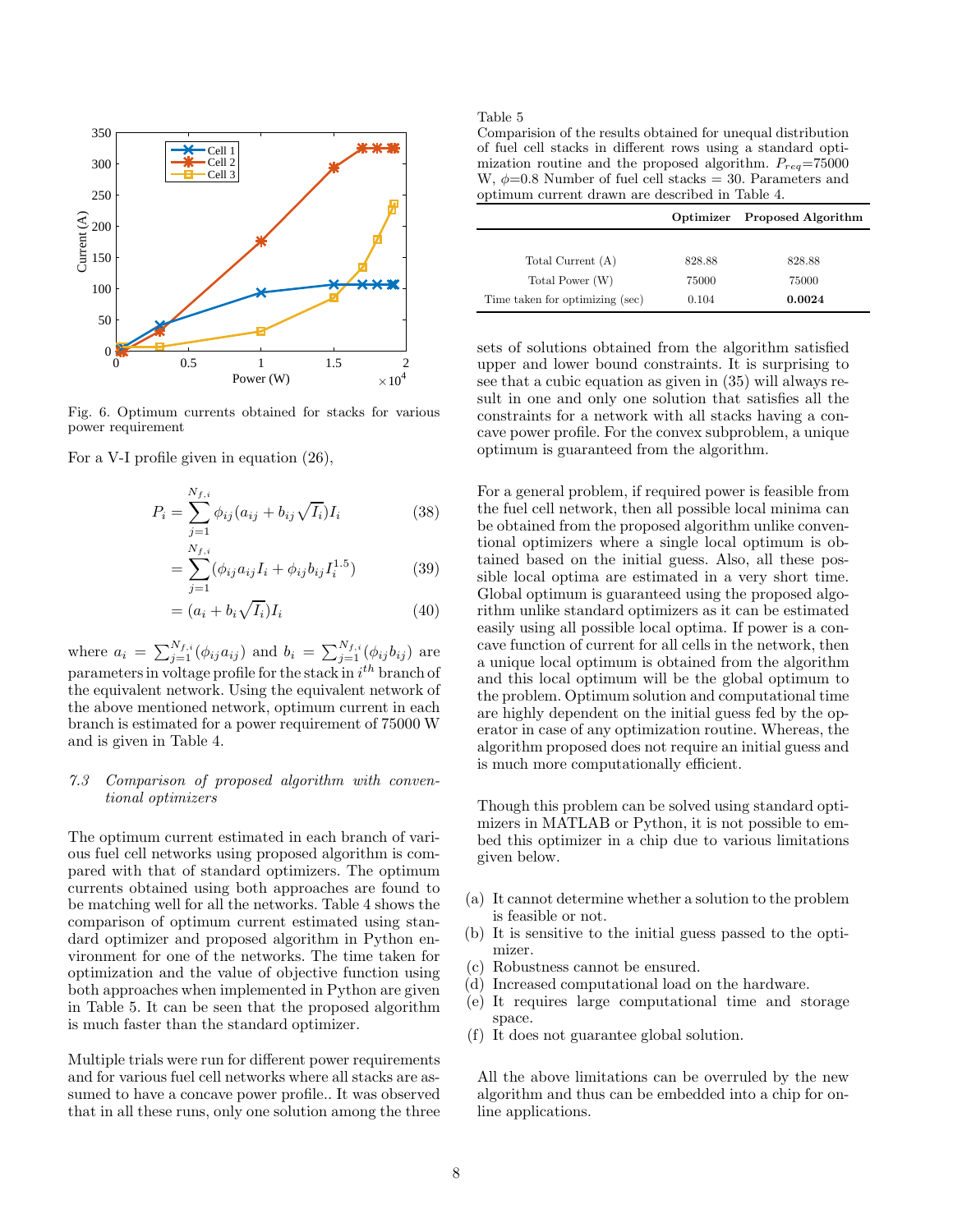Table 4

Optimum current values obtained in case of unequal distribution of fuel cell stacks in different rows.  $P_{req}$ =75000 W,  $\phi$ =0.8, Number of Fuel Cell Stacks = 30,  $0.1 \le I \le inf$ 

| <b>Stack</b>     | Row              | a           | $\mathbf b$ | $I_{opt}(\mathbf{A})$  | $I_{opt}(\mathbf{A})$ |
|------------------|------------------|-------------|-------------|------------------------|-----------------------|
| No.              | No.              | values      | values      | (Optimization routine) | (Proposed Algorithm)  |
| $\,1$            | $\mathbf{1}$     | 49.25       | $-0.25$     |                        |                       |
| $\sqrt{2}$       | $\mathbf{1}$     | 49.302      | $-0.302$    | 9.5299                 | 9.5355                |
| $\sqrt{3}$       | $\mathbf{2}$     | 49.353      | $-0.353$    | $0.1\,$                | $0.1\,$               |
| $\overline{4}$   | $\sqrt{3}$       | 49.405      | $-0.405$    |                        |                       |
| $\bf 5$          | $\sqrt{3}$       | 49.457      | $-0.457$    | 648.8999               | 648.9024              |
| $\,6\,$          | $\,3$            | 49.509      | $-0.509$    |                        |                       |
| $\!\!7$          | $\overline{4}$   | $\rm 49.56$ | $-0.56$     |                        |                       |
| $8\,$            | $\overline{4}$   | 49.612      | $-0.612$    | 3.2599                 | $3.262\,$             |
| $\boldsymbol{9}$ | 5                | 49.664      | $-0.664$    |                        |                       |
| 10               | $\bf 5$          | 49.716      | $-0.716$    | 2.6699                 | 2.674                 |
| 11               | 6                | 49.767      | $-0.767$    |                        |                       |
| 12               | $\,6$            | 49.819      | $-0.819$    | 2.2799                 | 2.2766                |
| $13\,$           | 7                | 49.871      | $-0.871$    |                        |                       |
| 14               | 7                | 49.922      | $-0.922$    | 1.99                   | 1.993                 |
| 15               | $8\,$            | 49.974      | $-0.974$    | 0.1                    | 0.1                   |
| 16               | $\boldsymbol{9}$ | $50.026\,$  | $-1.026$    |                        |                       |
| 17               | $\boldsymbol{9}$ | 50.078      | $-1.078$    | 1.6899                 | 1.6946                |
| 18               | $10\,$           | 50.129      | $-1.129$    |                        |                       |
| 19               | 10               | 50.181      | $-1.181$    | 1.55                   | 1.55                  |
| 20               | 11               | 50.233      | $-1.233$    |                        |                       |
| 21               | 11               | 50.284      | $-1.284$    | 90.0699                | 90.0715               |
| $22\,$           | 11               | 50.336      | $-1.336$    |                        |                       |
| 23               | 12               | 50.388      | $-1.388$    |                        |                       |
| $24\,$           | $12\,$           | $50.44\,$   | $-1.44$     | $1.3\,$                | 1.2976                |
| $25\,$           | 13               | 50.491      | $-1.491$    |                        |                       |
| 26               | 13               | 50.543      | $-1.543$    | 64.1899                | 64.1877               |
| $27\,$           | $13\,$           | $50.595\,$  | $-1.595$    |                        |                       |
| $\sqrt{28}$      | 14               | 50.647      | $-1.647$    |                        |                       |
| 29               | 14               | 50.698      | $-1.698$    | 1.13999                | 1.1365                |
| $30\,$           | $15\,$           | 50.75       | $-1.75$     | 0.1                    | $0.1\,$               |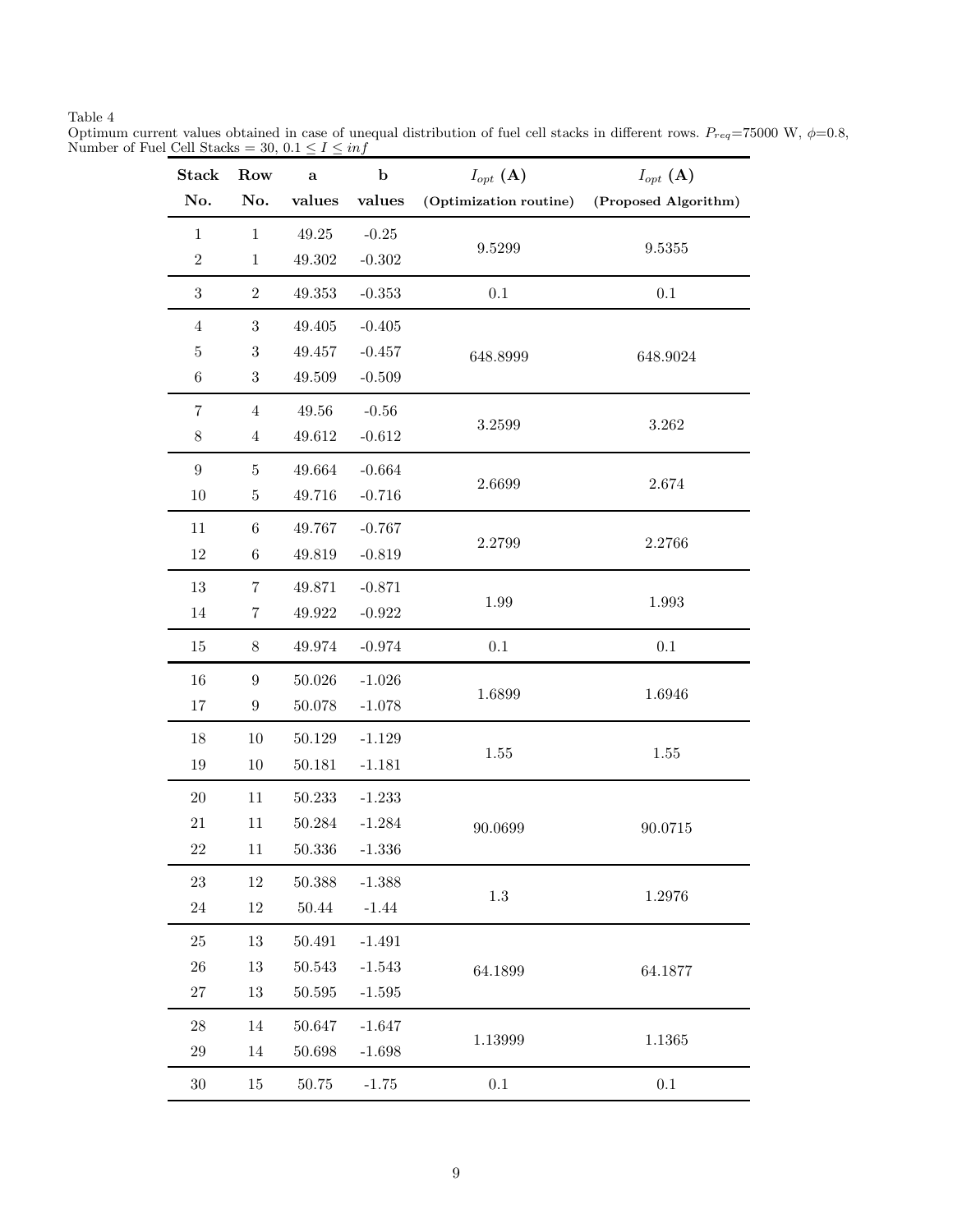#### 8 Conclusions

An optimization problem is formulated for the optimum power distribution control for a fuel cell network. A new and computationally efficient algorithm is proposed for this optimization problem which can easily be embedded in a chip for online applications. New algorithm is proposed based on the observations when KKT conditions are applied to the given optimization problem. The algorithm proposed here guarantees global optimum to the optimization problem concerned unlike local optimum obtained using the conventional method of using standard optimizers and in a much shorter time. This can be very useful in optimizing the current and implementing control strategies in a real fuel cell network. Analytical solution for a specific convex subproblem is also formulated in this work. Though the analytical solution is applicable only for a specific voltage current profile, the algorithm can be used for any other V-I characteristics as well, irrespective of whether the resulting optimization problem is convex or not.

The proposed algorithm can be further extended to other power distribution systems including pumps and compressors, generators, batteries and solar cells, though a fuel cell network is considered through out this paper. For example, in a multiple pump system used for water transport with varying demand, the algorithm can determine which pump should operate at what flow rate to satisfy the required water demand at any point of time. Here, flow rate is analogous to current while head or pressure drop is comparable to voltage. Also, electrical systems used in a parallel network configuration is similar to the fuel cell network and its optimum current distribution among connected sources, to achieve a desired power, can be identified using the algorithm. It can also be applicable for cases where combinations of different systems are connected together to form a network.

### References

- [1] How fuel cells work: Polymer exchange membrane fuel cells. Accessed on 08 January 2015.
- [2] L Carrette, KA Friedrich, and U1 Stimming. Fuel cells– fundamentals and applications. Fuel cells, 1(1):5–39, 2001.
- [3] Fuel Cell Handbook. Eg&g technical services. Inc., Albuquerque, NM, DOE/NETL-2004/1206, 2004.
- [4] Zhenhua Jiang and Roger A Dougal. Strategy for active power sharing in a fuel-cell-powered charging station for advanced technology batteries. In Power Electronics Specialist Conference, 2003. PESC'03. 2003 IEEE 34th Annual, volume 1, pages 81–87. IEEE, 2003.
- [5] Zhenhua Jiang, Lijun Gao, and Roger A Dougal. Adaptive control strategy for active power sharing in hybrid fuel cell/battery power sources. Energy conversion, ieee transactions on, 22(2):507–515, 2007.
- [6] HW Kuhn and AW Tucker. Proceedings of 2nd berkeley symposium, 1951.
- [7] James Larminie, Andrew Dicks, and Maurice S McDonald. Fuel cell systems explained, volume 2. Wiley New York, 2003.
- [8] Steven C Michalske and Bradley L Spare. Parallel fuel cell stack architecture. April 15 2010. US Patent App. 12/761,284.
- [9] B Rohland, J Nitsch, and H Wendt. Hydrogen and fuel cellsthe clean energy system. Journal of power sources, 37(1):271–277, 1992.
- [10] Colleen Spiegel. PEM fuel cell modeling and simulation using MATLAB. Academic Press, 2011.

#### A Relaxed Optimization Problem

Consider the optimization problem (P3) where the equality constraint is relaxed to inequality constraint.

$$
\min_{I_i} \qquad I_{net} = \sum_{i=1}^{N} I_i \tag{A.1a}
$$

subject to 
$$
\sum_{i=1}^{N} P_i \ge P_{req}
$$
 (A.1b)

$$
I_{i,lb} - I_i \le 0 \qquad \forall \quad i = 1 : N
$$
  
\n
$$
I_i - I_{i,ub} \le 0 \qquad \forall \quad i = 1 : N
$$
  
\n(A.1d)

Lagrangian for this problem is

$$
L = \sum_{i=1}^{N} I_i + \lambda \left( P_{req} - \sum_{i=1}^{N} P_i \right) + \sum_{i=1}^{N} \mu_i (I_{i, lb} - I_i) + \sum_{i=1}^{N} \gamma_i (I_i - I_{i, ub})
$$
 (A.2)

There are a total of 2N+1 inequality constraints out of which first N are lower bounds on current, next N are upper bounds on current and the last one is the relaxed power inequalty constraint. Necessary conditions for optimality as described by KKT conditions for all  $i \in \{1, ..., N\}$  are

$$
\mu_i \ge 0 \tag{A.3}
$$

$$
\gamma_i \ge 0 \tag{A.4}
$$

$$
\mu_i(I_{i,lb} - I_i) = 0
$$
\n
$$
\gamma_i(I_i - I_{i,ub}) = 0
$$
\n(A.6)

$$
\lambda \ge 0 \tag{A.7}
$$

$$
\lambda(P_{req} - \sum_{i=1}^{N} P_i) = 0
$$
\n(A.8)

We get 2 additional conditions using the relaxed constraint. Different cases using KKT conditions can be classified to mainly 2 cases as given below.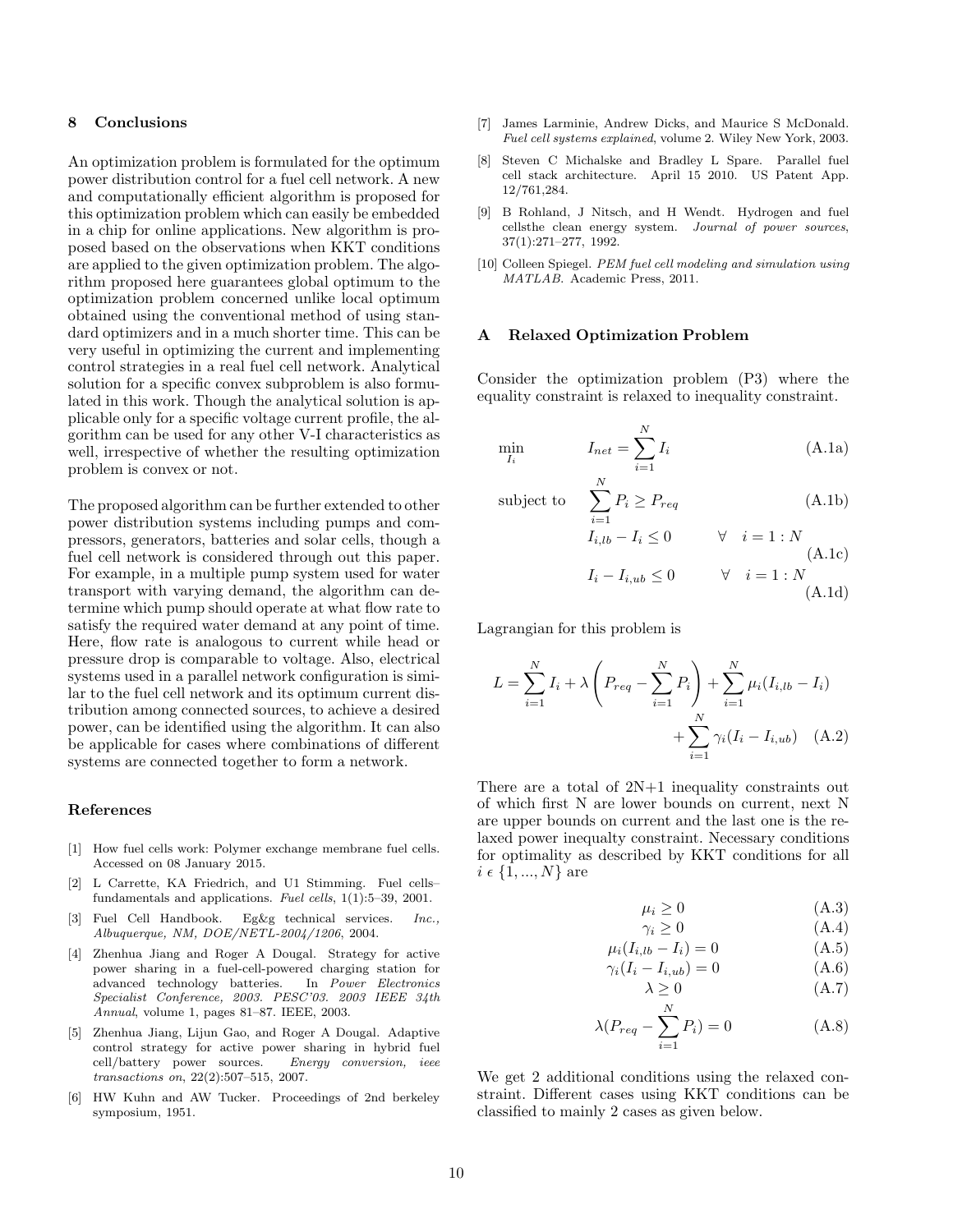Case I

Power constraint is inactive:  $P_{req} < \sum_{i=1}^{N} P_i$  and  $\lambda = 0$ .

1) For  $1 \leq M \leq N$  and  $1 \leq K \leq N$ , Constraints  $1 : M$  are inactive,  $M + 1 : N$  are active. Constraints  $N+1$ :  $N+K$  are inactive,  $N+K+1$ : 2N are active.

- (a) If  $K \leq M$ , for  $i = M + 1 : N$ ,  $I_i = I_{i, lb} = I_{i, ub}$ which is not feasible.
- (b) If  $K > M$ , for  $i = K + 1 : N$ ,  $I_i = I_{i, lb} = I_{i, ub}$  which is not feasible.

2) For  $1 \leq M \leq N$  and  $1 \leq K \leq N$ , Constraints  $1 : M$  are inactive,  $M + 1 : N$  are active. Constraints  $N + 1 : N + K$  are active,  $N + K + 1 : 2N$ are inactive.

(a) If  $K > M$ , For  $i = 1 + M : K$ ,  $I_i = I_{i, lb} = I_{i, ub}$ which is not feasible.

(b) If  $K \leq M$ ,

$$
I_i = \begin{cases} I_{i,ub} & \text{for } i = 1:K \\ I_{i,lb} & \text{for } i = 1 + M: N \end{cases}
$$

Using  $\frac{dL}{dI_i} = 0$ ,

$$
1 - \mu_i + \gamma_i = 0 \qquad \forall \ i = 1 : N \tag{A.9}
$$

For the given case, KKT conditions can be reduced to

$$
\mu_i = \begin{cases}\n0 & \text{for } i = 1 : M \\
\geq 0 & \text{for } i = 1 + M : N\n\end{cases}
$$
\n
$$
\gamma_i = \begin{cases}\n\geq 0 & \text{for } i = 1 : K \\
0 & \text{for } i = 1 + K : N\n\end{cases}
$$

Substituting in equation (A.9),

$$
1 + \gamma_i = 0 \quad \forall \quad i = 1 : K \quad (A.10)
$$
  
\n
$$
1 = 0 \quad \forall \quad i = 1 + K : M \quad (A.11)
$$
  
\n
$$
1 - \mu_i = 0 \quad \forall \quad i = 1 + M : N \quad (A.12)
$$

which cannot be satisfied. Hence, this case is also not a feasible solution.

#### Case II

Power constraint is active:  $P_{req} = \sum_{i=1}^{N} P_i$  and  $\lambda \geq 0$ .<br>The sub cases when power constraint is active is same

as the cases given in section 3 and we get the same conditions for feasible solution as the original optimization problem (P2) given by

$$
\left(\frac{dP_{k+1}}{dI_{k+1}}\right)_{I_{k+1,opt}} = \left(\frac{dP_{k+2}}{dI_{k+2}}\right)_{I_{k+2,opt}} = \dots
$$
\n
$$
= \left(\frac{dP_M}{dI_M}\right)_{I_{M,opt}} \quad (A.13)
$$

and

$$
\left(\frac{dP_j}{dI_j}\right)_{I_{j,lb}} \le \left(\frac{dP_i}{dI_i}\right)_{I_{i,opt}} \le \left(\frac{dP_r}{dI_r}\right)_{I_{r,ub}} \tag{A.14}
$$

$$
j = M + 1 : N; \quad i = K + 1 : M; \quad r = 1 : K \quad (A.15)
$$

Hence, the relaxed optimization problem has a feasible solution if and only if the power constraint is active. Moreover, the solution set is the same for both minimization problems P2 and P3. Thus, those two optimization problems can be considered equivalent.

### A.1 Convex Subproblem

Let the power of each stack  $(P_i = \phi_i I_i f(I_i))$  be a concave function (or in other words Hessian of power be negative definite), then all the constraints in optimization problem (P3) given by equation (A.1) together form a convex set. Moreover, the objective function is linear. Thus, the minimization problem (P3) is a convex problem for a concave power function.

The solution to this convex problem can be obtained from the same conditions derived in section 3. But, as it is a convex problem, only one minima is possible while equations 22 and 23 will result in multiple solutions. Hence, among all possible multiple solutions to those conditions, only one of the solutions will satisfy the bounds on current and results in a single optima to the convex subproblem.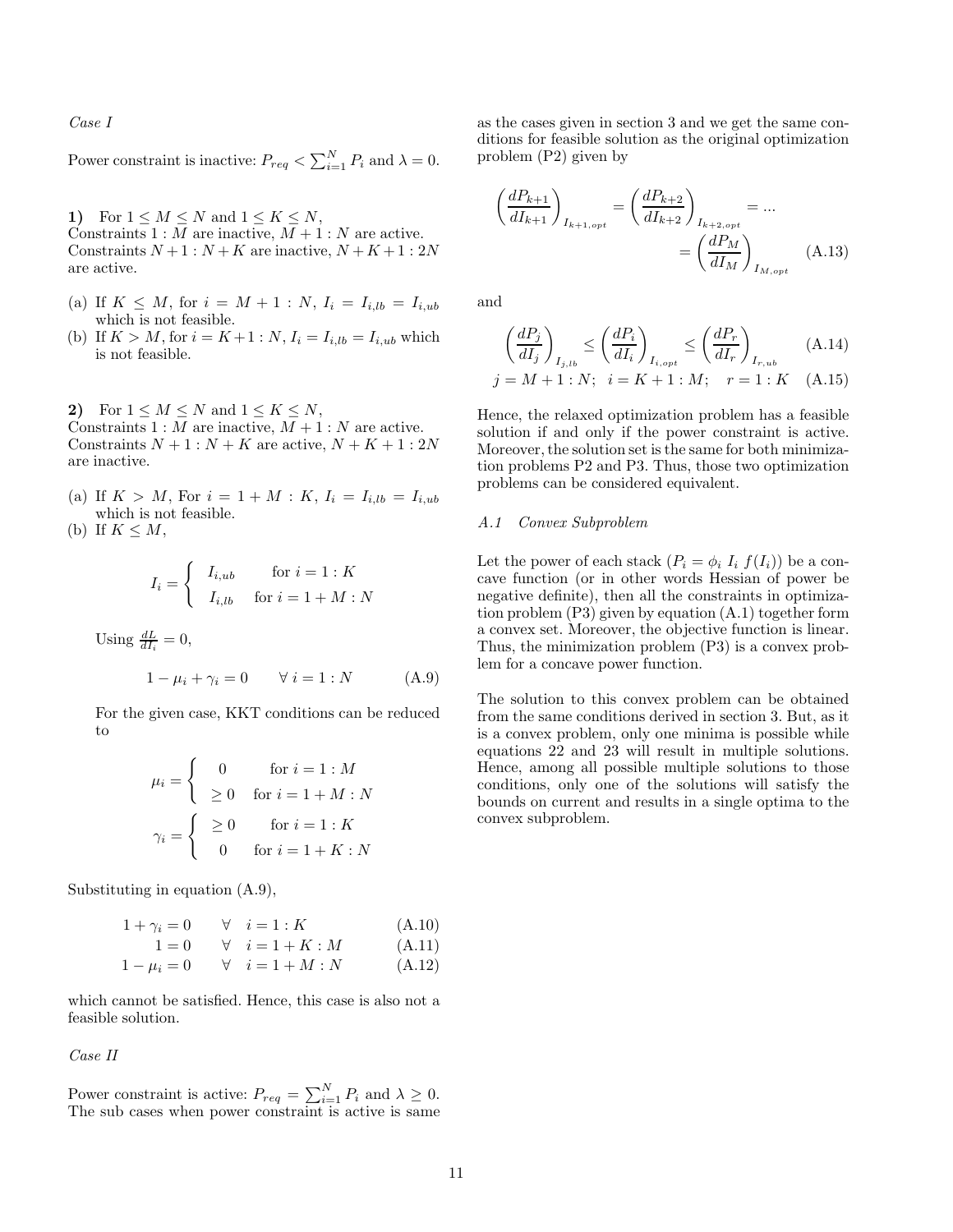

# Observable points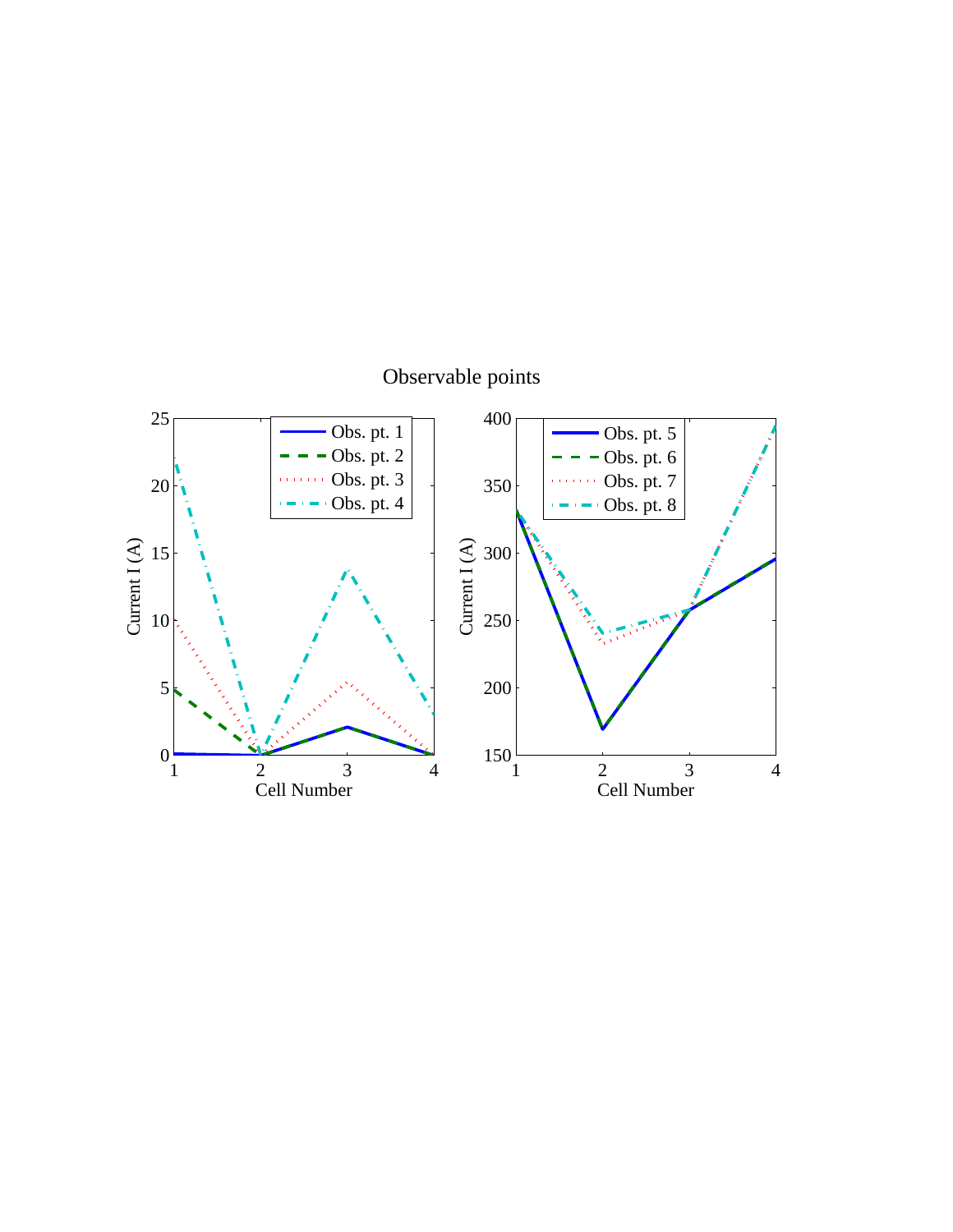